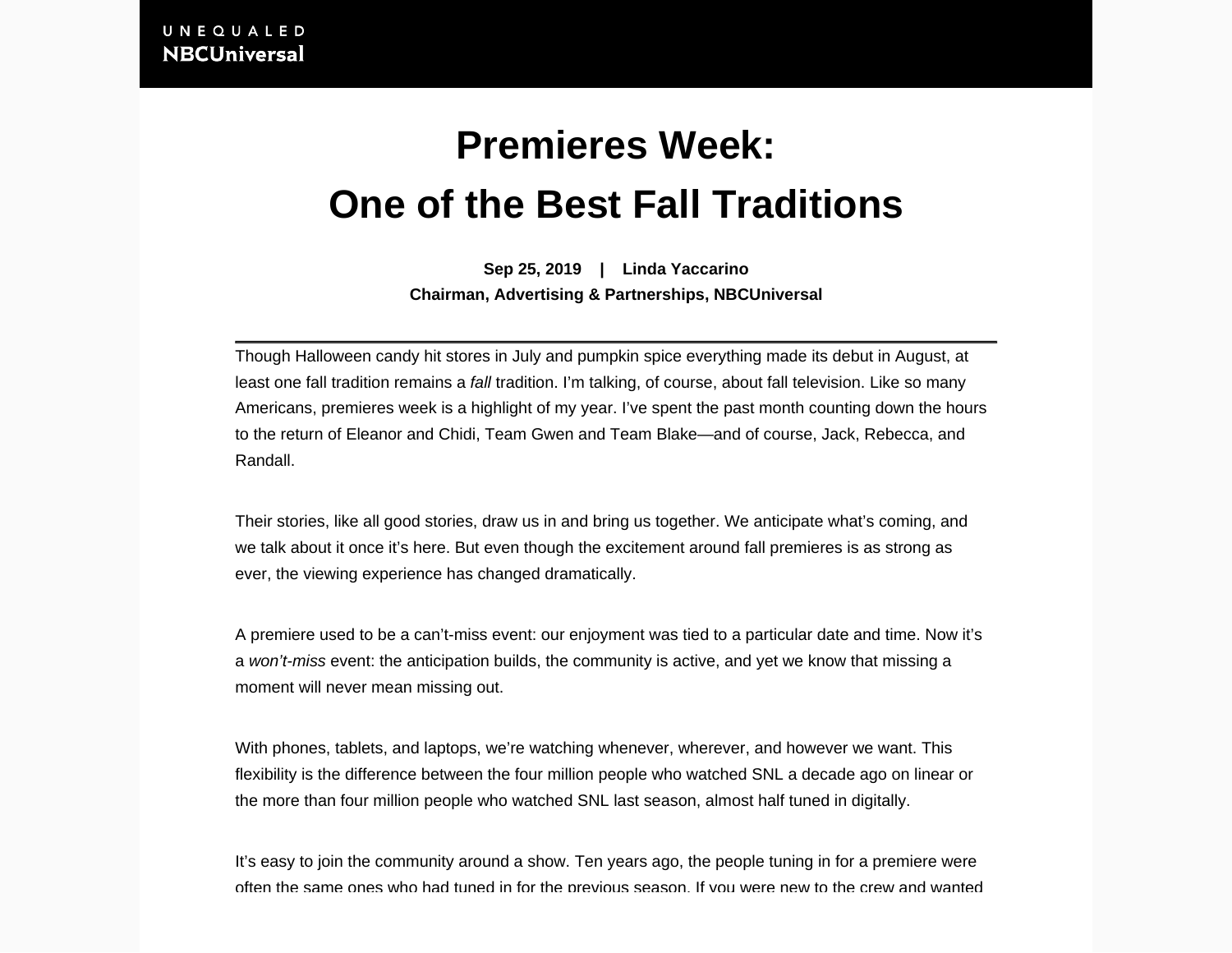to join the water-cooler conversation, you had to wait for a box set of DVDs.

This year, millions of people will tune in to see This Is Us. That includes not just longtime fans, but people who fell in love with the Pearsons and binge-watched the entire show this summer: 20 percent of viewers who watched This Is Us after the Season 3 finale watched three or more episodes at once. It also includes those of us who re-watched the last three seasons to get ready, and cried all over again. In fact, data shows that the majority of binge watching occurs the week before premiere week—with viewing rates 4 percent higher than the summer average.

And when NBC's streaming platform launches next year, superfan bingeing will likely reach new heights. "Must-watch" TV will become "just-watched" TV faster than you can say "peacock."

Now, the water cooler is "virtually" open to anyone. Fans can tweet and post in real time. That explains why ad-supported TV accounted for 84 percent of the top 10 trending Twitter topics within the first four weeks of the fall broadcast season. And why premiere week last year sparked a million more social engagements than the week following the Emmys.

That's the beauty of community. These shows aren't meant to be watched in stillness and silence. They're meant to be enjoyed together—with a few loved ones, or several thousand of your closest friends.

So yes, fall TV is a still a fall tradition, but its power is hardly limited to a few months of the year. Just like the leaves change colors in some parts of the country, viewership changes, too. Every year I'm excited